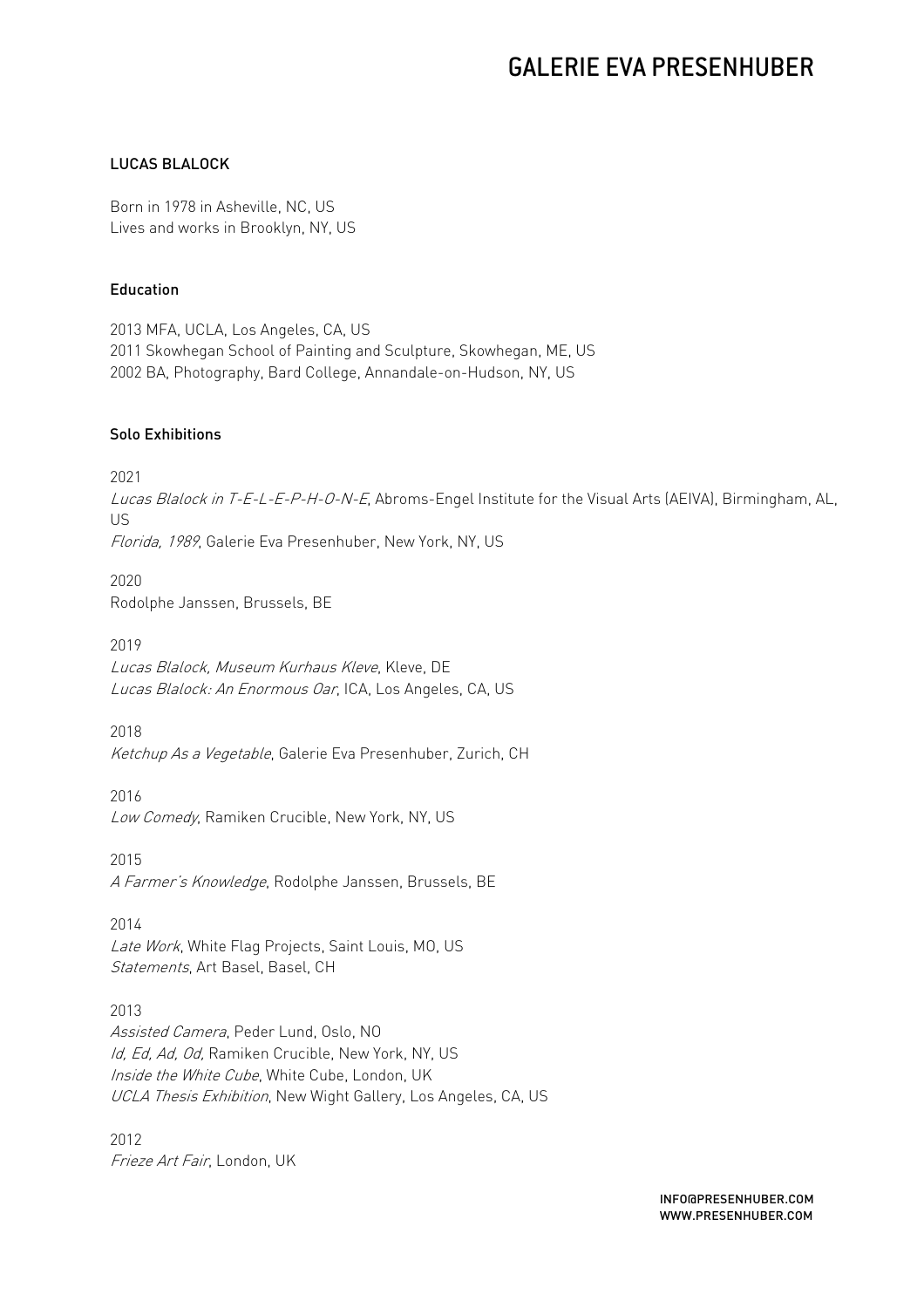2011

xyz, Ramiken Crucible, New York, NY, US

### Two Person Exhibition

2017

Bottle, Comb, Crutch, Wrench, two person with Amy Brenner, 315 Gallery, Brooklyn, NY, US

2014

Tongue Mops and Bunny Pictures with Andra Ursuta, Ramiken Crucible, New York, NY, US

### Group Exhibitions

2020

New Visions, The Henie Onstad Triennial for Photography and New Med, Høvikodden, NO

2019

Whitney Biennial 2019, curated by Jane Panetta and Rujeko Hockley, Whitney Museum of American Art, New York, NY, US

The Extreme Present, organised by Jeffery Deitch and Larry Gagosian, Moore Building, Miami, FL, US

2018

Ami Omo, Barbara Walters Gallery, Sarah Lawrence College, Bronxville, NY, US Modus Operandi: Contemporary Photography from the Collection of BNY Mellon, Florida Museum of Photographic Arts, Tampa, FL, US Taming Y/Our Passion, Aichi Triennale, Aichi Arts Center, Aichi, JP

2017

Lucie Fontaine: A Show Yet to be Titled , 83 Pitt Street, New York, NY, US Optical Illusions: Contemporary Still Life , C/O, Berlin, DE More Simply Put, Sikkema Jenkins & Co., New York, NY, US Vanishing Points, curated by Andrianna Campbell, James Cohan Gallery, New York, NY, US You are Looking At Something That Never Occurred, Zabludovicz Collection, London, UK Homo Mundus Minor, T293, Rome, IT Worlding, NYPOP, curated by Mia Curran, Western Michigan University, Kalamazoo, MI, US Group Exhibition 2017, James Fuentes Gallery, New York, NY, US

2016

Slow, dimwitted carnage, Coustof Waxman, New York, NY, US Visiting Faculty Exhibition, Carpenter Center for the Visual Arts, Harvard University, Cambridge, MA, US Stand Up Comedy, Icebox Projects, Philadelphia, PA, US Trans-Dimensional, Aichi Trienniale, Aichi, JP C.Ar.D. 2016, Pianello Val Tidone, IT A Modest Proposal, Hauser and Wirth, New York, NY, US See Sun, And Think Shadow, Gladstone Gallery, New York, NY, US Fabulous Failures, curated by Erik Kessels, Rencontres d'Arles, Arles, FR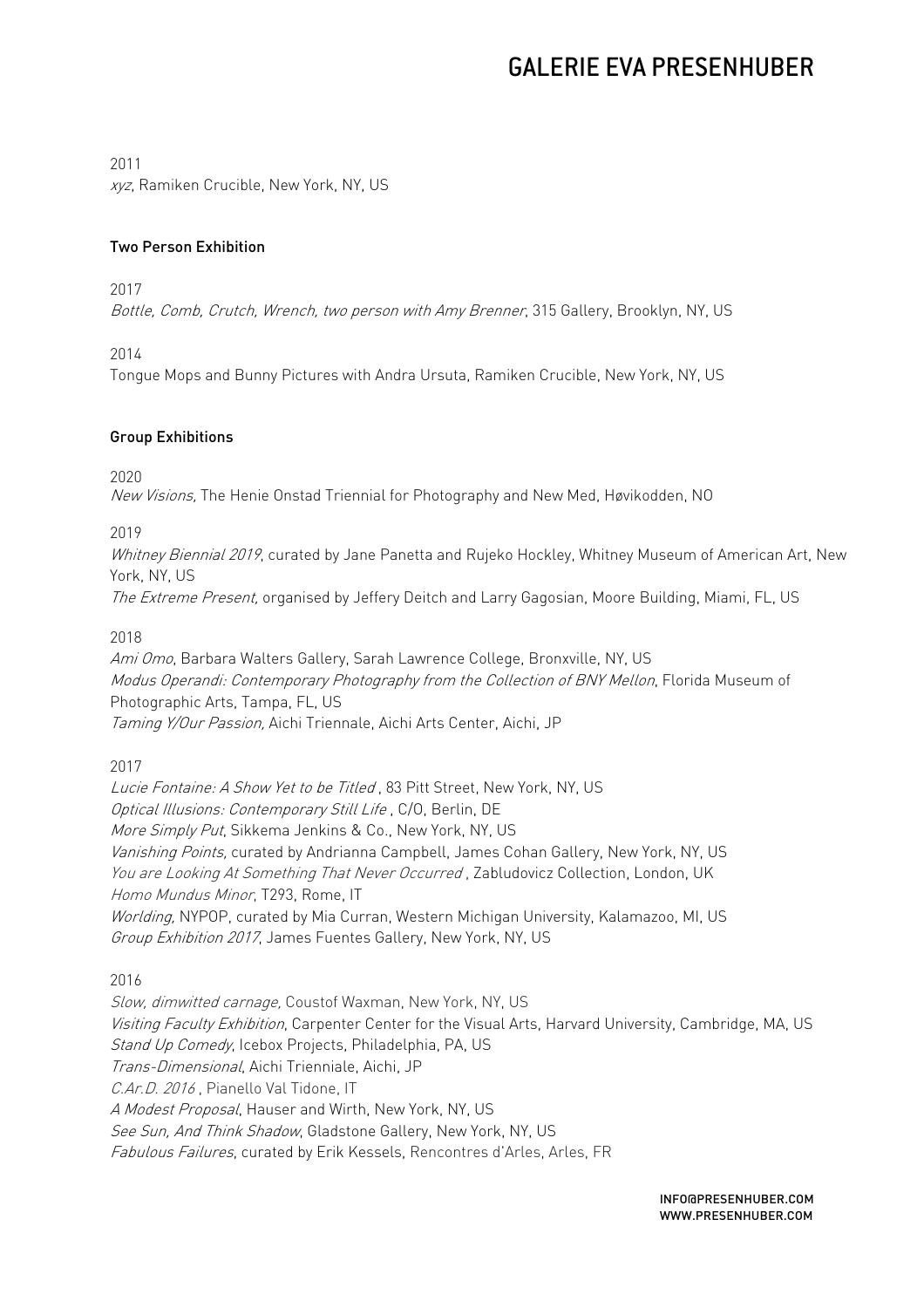Good Dreams, Bad Dreams: American Mythologies, curated by Massimiliano Gioni, Aishti Foundation, Beirut, LB

Skowhegan at Seventy, Portland Museum of Art, Portland, OR, US Camera of Wonders, Museo de Arte Moderno, Medellín, CO Image Tech: Making Pictures in a Post Digital Age, TCNJ Art Gallery, Ewing, IL, US For the Love of Things: Still Life, Albright-Knox Art Gallery, Buffalo, NY, US Ordinary Pictures, Walker Art Center, Minneapolis, MN The 5th of July, Atlanta Contemporary, Atlanta, GA, US

Image Support, Bergen Kunsthall, Bergen, NO

2015

Walks and displacements, Andrew Kreps Gallery, New York, NY, US An Ocean of Images: New Photography 2015, Museum of Modern Art, New York, NY, US Reconstructions: Recent Photographs and Video from the Met Collection, The Metropolitan Museum of Art, New York, NY, US

The Pure Products of America / Go Crazy, Pratt Institute, Brooklyn, NY, US

Perfect Likeness: Photography and Composition, curated by Russell Ferguson, Hammer Museum, Los Angeles, CA, US

The Pure Products of America / Go Crazy, curated by Joshua Chuang, Center for Creative Photography, Tucson, AZ, US

The Nothing That Is, curated by Bill Thelen, CAM Raleigh, Raleigh, NC, US

Part Picture, curated by Chris Wiley, MoCCA Toronto, Toronto, CD

"Give a Man a Mask and He Will Tell You the Truth" - Oscar Wilde, Gallerie Rodolphe Janssen, Brussels, BE Proper Nouns, curated by Wyatt Kahn, Rachel Uffner, New York, NY, US

2014

Tongue Mops and Bunny Pictures, Ramiken Crucible, New York, NY, US

Day-For-Night Nuit Americaine, Office Baroque, Brussels, BE

Under Construction - New Positions in American Photography, Foam Fotografiemuseum, Amsterdam, NL The Material Image, curated by Deb Singer, Marianne Boesky Gallery, New York, NY, US

Fixed Variable, Hauser & Wirth, New York, NY, US

Never Enough: Recent Acquisitions of Contemporary Art, Dallas Museum of Art, Dallas, TX, US Rites of Spring, curated by Dean Daderko, Contemporary Arts Museum Houston, Houston, TX, US Depression, François Ghebaly Gallery, Los Angeles, CA, US

2013

Time Machine, M-ARCO, Marseille, FR

Lens Drawings, curated by Jens Hoffmann, Marian Goodman Gallery, Paris, FR

Made In Space, curated by Peter Harkawik and Laura Owens, Gavin Brown's enterprise & Venus Over Manhattan, New York, NY, US

Of Love, Pain, and Passioned Revolt. (Then Farewell, My Beloved, 'til It's Freedom Day), ZERO..., Milano, IT Camp Paradox Days, Rosenwald-Wolf Gallery, University of the Arts, Philadelphia, PA, US B.B.S.Q, Wallspace Gallery, New York, NY, US

Made In Space, curated by Peter Harkawik and Laura Owens, Night Gallery, Los Angeles, CA, US New Pictures of Common Objects, curated by Christopher Y. Lew, MoMA PS1, Queens, NY, US